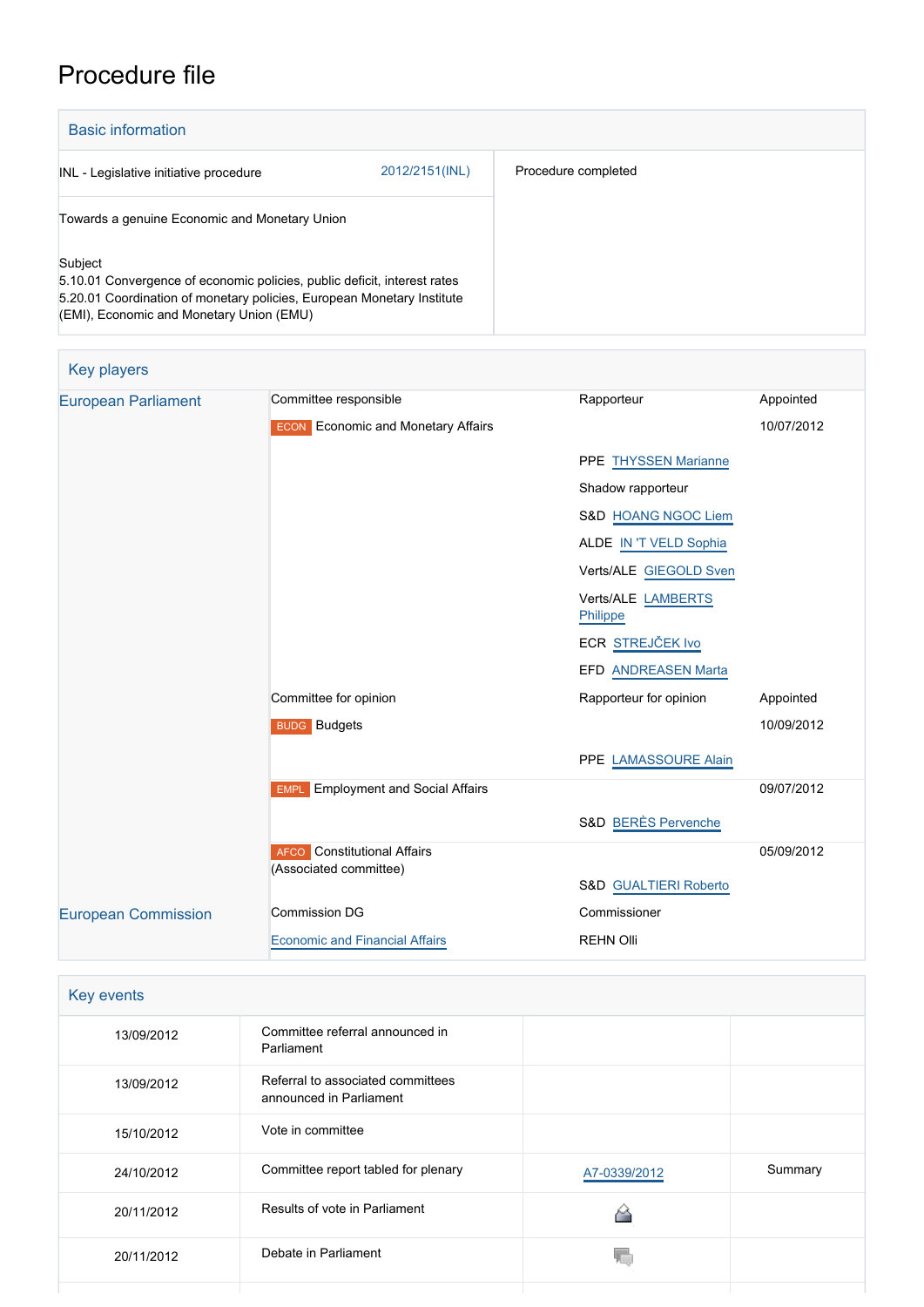| 20/11/2012 | Decision by Parliament         | T7-0430/2012 | Summary |
|------------|--------------------------------|--------------|---------|
| 20/11/2012 | End of procedure in Parliament |              |         |

| <b>Technical information</b> |                                        |  |  |
|------------------------------|----------------------------------------|--|--|
| Procedure reference          | 2012/2151(INL)                         |  |  |
| Procedure type               | INL - Legislative initiative procedure |  |  |
| Procedure subtype            | Request for legislative proposal       |  |  |
| Legal basis                  | Rules of Procedure EP 47               |  |  |
| Stage reached in procedure   | Procedure completed                    |  |  |
| Committee dossier            | ECON/7/10022                           |  |  |

#### Documentation gateway

| Committee draft report                                 |             | PE494.867    | 14/09/2012 | EP |         |
|--------------------------------------------------------|-------------|--------------|------------|----|---------|
| Amendments tabled in committee                         |             | PE496.519    | 26/09/2012 | EP |         |
| Amendments tabled in committee                         |             | PE496.545    | 26/09/2012 | EP |         |
| Amendments tabled in committee                         |             | PE496.553    | 02/10/2012 | EP |         |
| Committee opinion                                      | <b>EMPL</b> | PE496.335    | 10/10/2012 | EP |         |
| Committee opinion                                      | <b>BUDG</b> | PE496.536    | 10/10/2012 | EP |         |
| Committee opinion                                      | <b>AFCO</b> | PE496.288    | 11/10/2012 | EP |         |
| Committee report tabled for plenary, single<br>reading |             | A7-0339/2012 | 24/10/2012 | EP | Summary |
| Text adopted by Parliament, single reading             |             | T7-0430/2012 | 20/11/2012 | EP | Summary |
| Commission response to text adopted in<br>plenary      |             | SP(2013)110  | 02/04/2013 | EC |         |

### Towards a genuine Economic and Monetary Union

The Committee on Economic and Monetary Affairs adopted a report by Marianne THYSSEN (EPP, BE) with recommendations to the Commission on the report of the Presidents of the European Council, the European Central Bank and the Eurogroup Towards a genuine Economic and Monetary Union.

The competent committee considers it necessary to place the governance of the Economic and Monetary Union (EMU) within the institutional framework of the Union, which is a precondition for its effectiveness and for filling the current political gap between national politics and European policies. The Members call on all institutions to proceed swiftly by maximising the possibilities given by the existing Treaties and their elements of flexibility and at the same time to prepare for the necessary Treaty changes in order to guarantee legal certainty and democratic legitimacy. They reiterate that the option of a new intergovernmental agreement should be excluded.

The Members consider that a substantial improvement of the democratic legitimacy and accountability at Union level of the EMU governance by an increased role of Parliament as an absolute necessity and a precondition for any further step toward a banking union, a fiscal union and an economic union.

The national parliaments are invited to engage in the process of preparing their governments' fiscal and reform plans before their submission to the Union.

Proposals for acts: the Commission is invited to submit to Parliament as soon as possible after consultation of all interested parties, with Parliament being a co-legislator, proposals for acts on following the detailed recommendations:

#### 1) Integrated financial framework:

Single supervisory mechanism:

The report recommends that the current Commission proposals on the single European supervisory mechanism should be adopted as soon as possible to ensure the effective application of prudential rules, risk control and crisis prevention concerning credit institutions throughout the Union. The legal basis, form and content of the proposal should provide for the possibility of full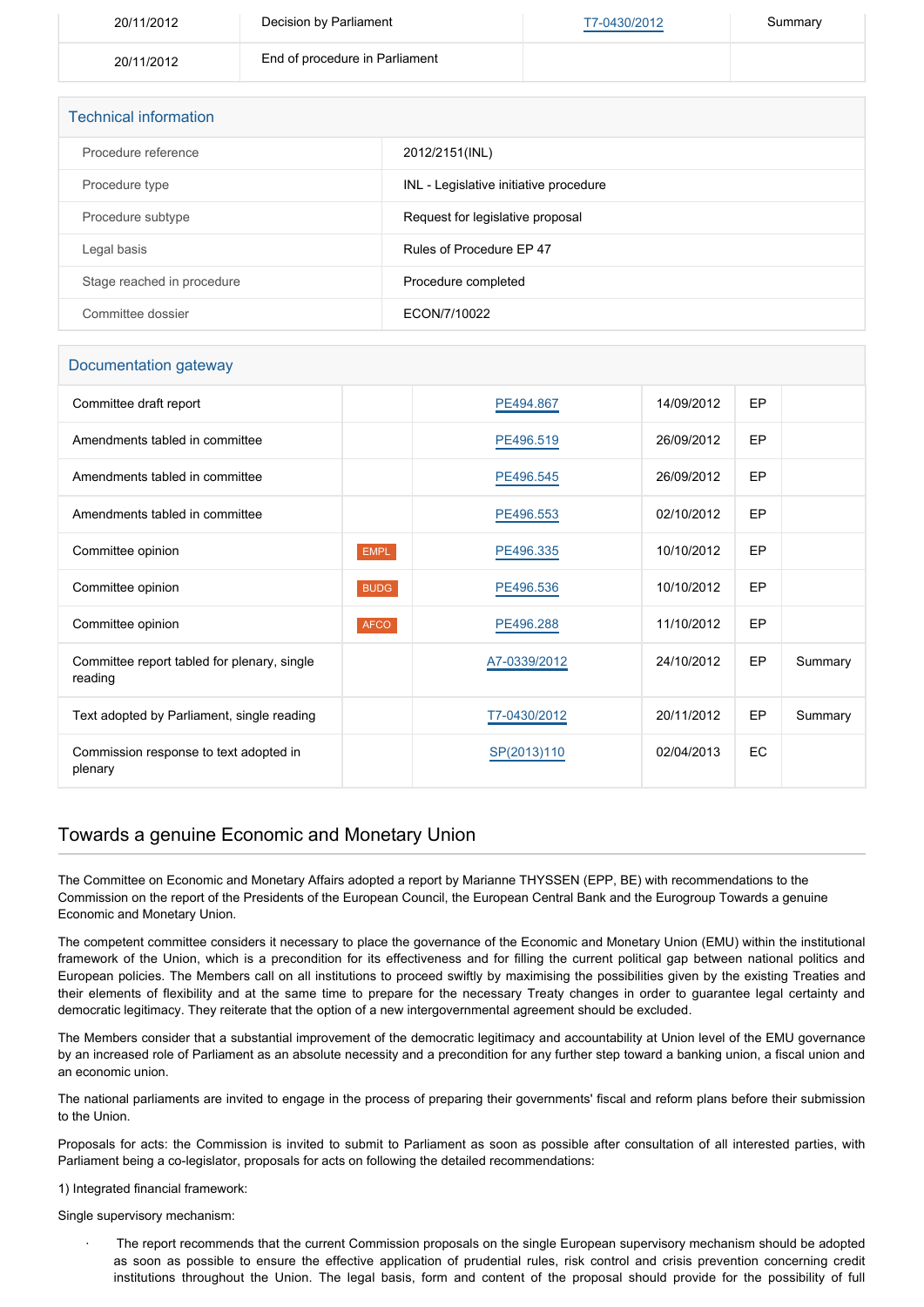participation of all Member States in the European single supervisory mechanism, in a form which ensures the full involvement in the decision making process of the participating Member States whose currency is not the euro. Participation of euro area Member States in the European supervisory mechanism should be mandatory.

- The proposal should be subject to democratic and extensive scrutiny by the European Parliament, within the boundaries of the Treaties.
- The single supervisory mechanism needs to be accountable to the European Parliament and the Council for the actions and decisions taken in the field of European supervision and should report to the competent committee of the European Parliament. That requires, inter alia, Parliamentary approval of the chairman or chairwoman of the supervisory board of the single supervisory mechanism selected after an open selection procedure.

Mechanisms relating to deposit guarantees:

- The Commission is called on to do everything possible to ensure that the legislative procedure relating to the recast directive on Deposit Guarantee Schemes can be completed as soon as possible on the basis of the European Parliament's position of 16 February 2012.
- Stringent requirements should apply to all deposit guarantee schemes in the Union in order to achieve the same comprehensive protection and the same stability of deposit guarantee schemes and guarantee a level playing field. Options for a single European deposit guarantee fund with functioning deposit guarantee schemes backed by appropriate levels of funding, which therefore enhance credibility and investor confidence, should be explored, once an effective resolution scheme and an effective single supervisory mechanism are working.

Recovery and resolution of credit institutions:

- The current proposal for a directive establishing a framework for the recovery and resolution of credit institutions and investment firms should be adopted as soon as possible in order to create a European scheme for the application of resolution measures and open up in the medium term the creation of a single European recovery and resolution regime.
- Recovery and resolution schemes, as well as deposit guarantee schemes, should have a strong financial, in the first place ex-ante, structure built on contributions from industry.

2) An integrated fiscal framework:

- the Commission should be required to implement effectively the compromises that will be reached in the context of the two-pack trilogue negotiations between the European Parliament and the Council;
- · on the basis of an assessment of the experience with its implementation and in accordance with the TEU and the TFEU, the Fiscal Compact should be transposed into secondary Union legislation as soon as possible;
- more must be done to coordinate systems of taxation, and to address harmful tax competition between Member States which is clearly against the logic of an internal market;
- the time has come to engage in a progressive return to a situation in which the EU Budget is financed by genuine own resources, which would relieve national budgets accordingly. When formulating policy options, the Commission and the Council should be required to take into account the positions of the European Parliament on the multi-annual financial framework and own resources;
- There should be a gradual roll-over of excessive debt into a redemption fund based on the proposal of the German Economic Council of Experts, which foresees the temporary creation of a fund that would be fed with all the debt over 60 % of Member states which fulfil certain criteria; the debt being redeemed over a period of about 25 years;
- · the European Stability Mechanism (ESM) should evolve towards Community-method management and be made accountable to the European Parliament. Key decisions, such as the granting of financial assistance to a Member State and the conclusion of memorandums, should be subject to proper scrutiny of the European Parliament. The Troika appointed to ensure the implementation of the memorandums should be heard in the European Parliament before taking up duties and should be subject to regular reporting and democratic scrutiny to the European Parliament.

3) An integrated economic policy framework:

Better ex-ante coordination of economic policy and improving the European Semester:

- The Commission should ensure that the compromises that will be reached in the context of the two-pack trilogue negotiations between the European Parliament and the Council will be implemented effectively;
- · Union instruments for European social protection and minimum social standards should be diligently explored, including for tackling Youth unemployment, such as a European youth guarantee;
- · The Commission should put forward proposals immediately in accordance with the ordinary legislative procedure to translate into secondary legislation the commitments of the Heads of State or Government on 28 June 2012 for a Growth and Job compact:
- The economic coordination framework should take due account of the commitment of the Member State to pursuing differentiated growth-friendly fiscal consolidation, respecting the SGP and taking into account country-specific circumstances and to promote investment into future-oriented areas directly related to the economy's growth potential;
- The European Semester should involve the European Parliament and national parliaments and should be improved taking into account the following points: i) to ensure the close linking of the national reform programmes (NRPs) and national stability programmes (NSPs) should be closely linked; ii) greater synergy between Union and Member State budgets in view of achieving the targets of the Europe-2020 strategy; iii) involvement of regional and local authorities as well as partners in the planning and implementation of relevant programmes should be increased; iv) provision by the Member States of information which is as detailed as possible on the measures and instruments provided for in the national reform programmes to attain the national objectives set.

Social pact for Europe: the promotion of high employment and the guarantee of adequate social protection have to be taken into account in defining and implementing the policies and activities of the Union. The specific rules for a binding supervision of the budgetary discipline in the euro area can and should complement fiscal and macroeconomic benchmarks with employment and social benchmarks. A social pact for Europe should be set up to promote: i) youth employment, including initiatives such as a European youth guarantee; ii) high quality and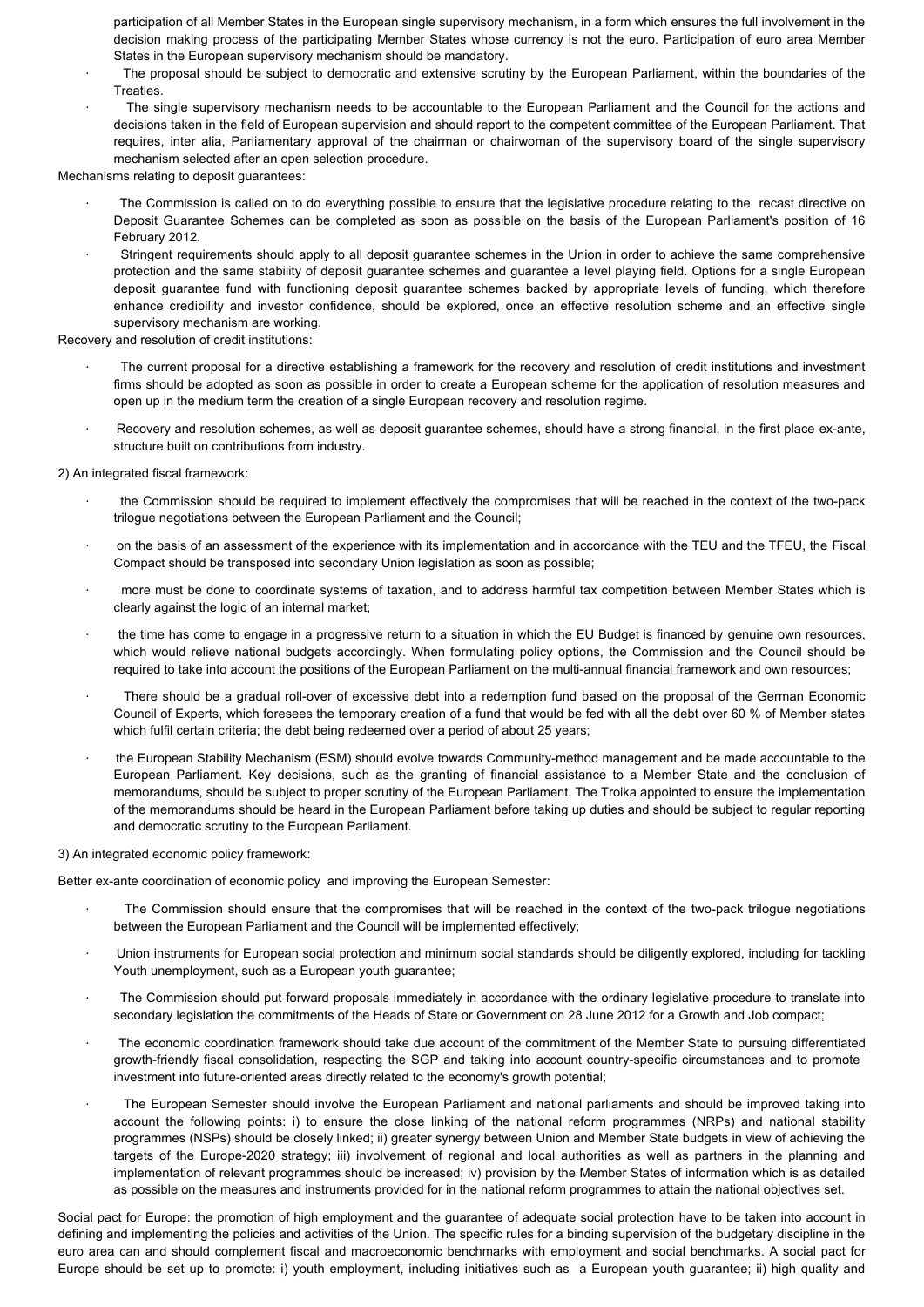appropriate financing of public services; iii) decent living wages; iv) access to affordable and social housing; v) a social protection floor to guarantee universal access to essential health services regardless of income; vi) the implementation of a social protocol to protect fundamental social and labour rights; vii) equal pay and equal rights for work of equal value for all.

- The report also makes a series of recommendations relating to strengthening democratic legitimacy and accountability. In particular: · Ecofin and the Eurogroup should be required to transmit to the European Parliament key internal documents, agendas and background material in advance of their meetings; in addition, the president of the Eurogroup should regularly appear before the European Parliament, e.g. in the form of hearings to be organised under the auspices of the European Parliament's Committee for Economic and Monetary Affairs;
	- the President of the European Parliament should be invited to participate in the European Council meetings and the euro area summits;
	- · when new competences are transferred to or created at Union level or when new Union institutions are established, a corresponding democratic control by, and accountability to, the European Parliament should be ensured.

## Towards a genuine Economic and Monetary Union

The European Parliament adopted by 482 votes to 160 with 35 abstentions a resolution with recommendations to the Commission on the report of the Presidents of the European Council, the European Central Bank and the Eurogroup Towards a genuine Economic and Monetary Union. It states that the time has come for the political leaders of and within the Union to demonstrate their determination, creativity, courage, resilience and leadership to remove the remaining deficiencies that continue to hamper the proper functioning of the EMU. Furthermore, the intergovernmental method has reached its limits and is not well suited for democratic and efficient decision-making in 21st century. A leap should be made towards a truly federal Europe.

Parliament considers it necessary to place the governance of the Economic and Monetary Union (EMU) within the institutional framework of the Union, which is a precondition for its effectiveness and for filling the current political gap between national politics and European policies. Members call on all institutions to proceed swiftly by maximising the possibilities given by the existing Treaties and their elements of flexibility and at the same time to prepare for the necessary Treaty changes in order to guarantee legal certainty and democratic legitimacy. They reiterate that the option of a new intergovernmental agreement should be excluded.

Members consider that a substantial improvement of the democratic legitimacy and accountability at Union level of the EMU governance by an increased role of Parliament as an absolute necessity and a precondition for any further step toward a banking union, a fiscal union and an economic union.

National parliaments are invited to engage in the process of preparing their governments' fiscal and reform plans before their submission to the Union.

Proposals for acts: the Commission is invited to submit to Parliament as soon as possible after consultation of all interested parties, with Parliament being a co-legislator, proposals for acts on following the detailed recommendations:

1) Integrated financial framework:

Single supervisory mechanism:

- Parliament recommends that the current Commission proposals on the single European supervisory mechanism should be adopted as soon as possible to ensure the effective application of prudential rules, risk control and crisis prevention concerning credit institutions throughout the Union. The legal basis, form and content of the proposal should provide for the possibility of full participation of all Member States in the European single supervisory mechanism, in a form which ensures the full involvement in the decision making process of the participating Member States whose currency is not the euro. Participation of euro area Member States in the European supervisory mechanism should be mandatory.
- The proposal should be subject to democratic and extensive scrutiny by the European Parliament, within the boundaries of the Treaties.
- The single supervisory mechanism needs to be accountable to the European Parliament and the Council for the actions and decisions taken in the field of European supervision and should report to the competent committee of the European Parliament. That requires, inter alia, Parliamentary approval of the chairman or chairwoman of the supervisory board of the single supervisory mechanism selected after an open selection procedure.

Mechanisms relating to deposit guarantees:

- The Commission is called on to do everything possible to ensure that the legislative procedure relating to the recast directive on Deposit Guarantee Schemes can be completed as soon as possible on the basis of the European Parliament's position of 16 February 2012.
- Stringent requirements should apply to all deposit guarantee schemes in the Union in order to achieve the same comprehensive protection and the same stability of deposit guarantee schemes and guarantee a level playing field. Options for a single European deposit guarantee fund with functioning deposit guarantee schemes backed by appropriate levels of funding, which therefore enhance credibility and investor confidence, should be explored, once an effective resolution scheme and an effective single supervisory mechanism are working.

Recovery and resolution of credit institutions:

- The current proposal for a directive establishing a framework for the recovery and resolution of credit institutions and investment firms should be adopted as soon as possible in order to create a European scheme for the application of resolution measures and open up in the medium term the creation of a single European recovery and resolution regime.
- Recovery and resolution schemes, as well as deposit guarantee schemes, should have a strong financial, in the first place ex-ante, structure built on contributions from industry.